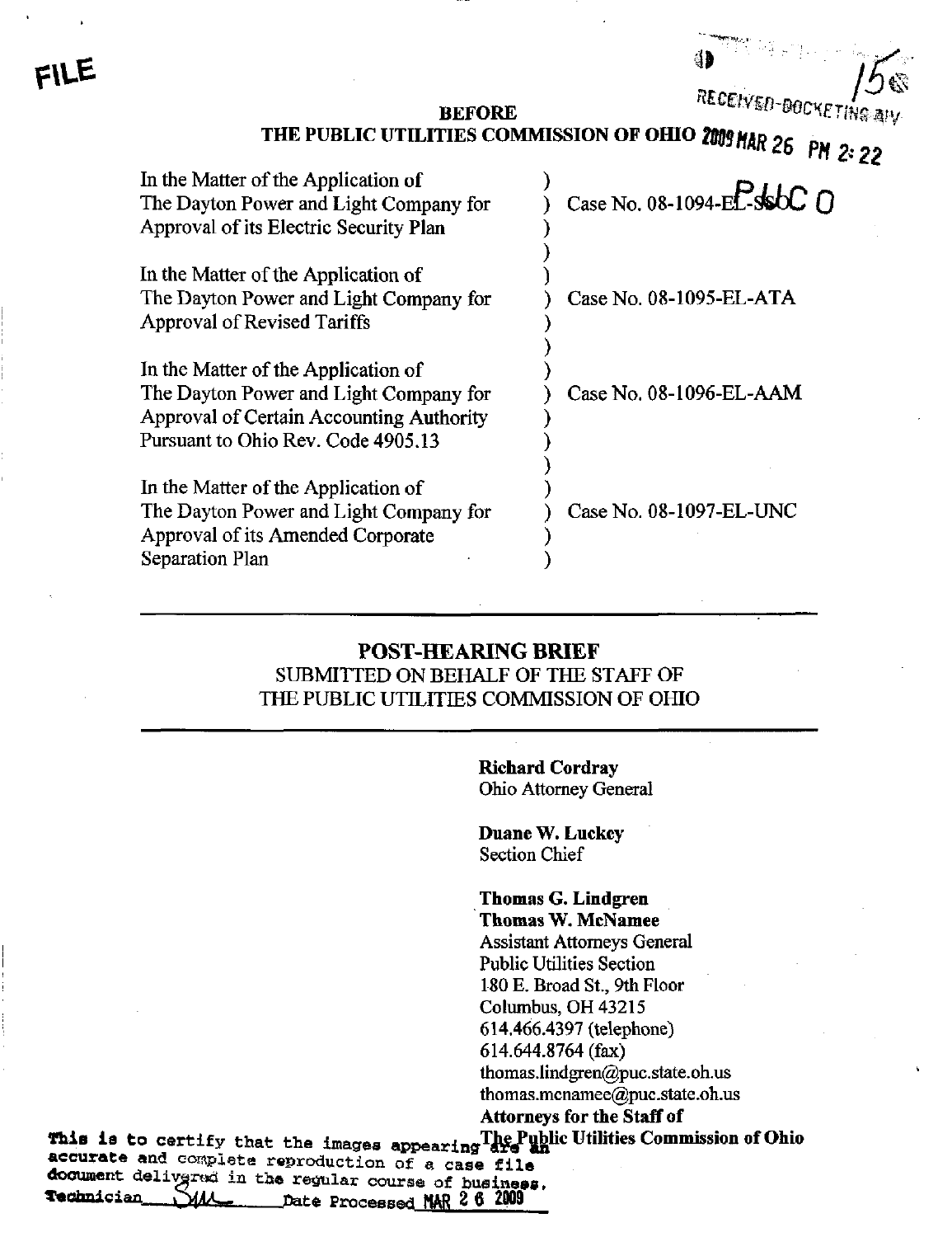# TABLE OF CONTENTS

| A.        | The Stipulation Is The Product Of Serious Bargaining Among     |  |
|-----------|----------------------------------------------------------------|--|
| <b>B.</b> | The Stipulation Benefits Ratepayers And The Public Interest. 7 |  |
| C.        | The Stipulation Does Not Violate Any Important Regulatory      |  |
| D.        |                                                                |  |
|           |                                                                |  |
|           |                                                                |  |

 $\mathbf{i}$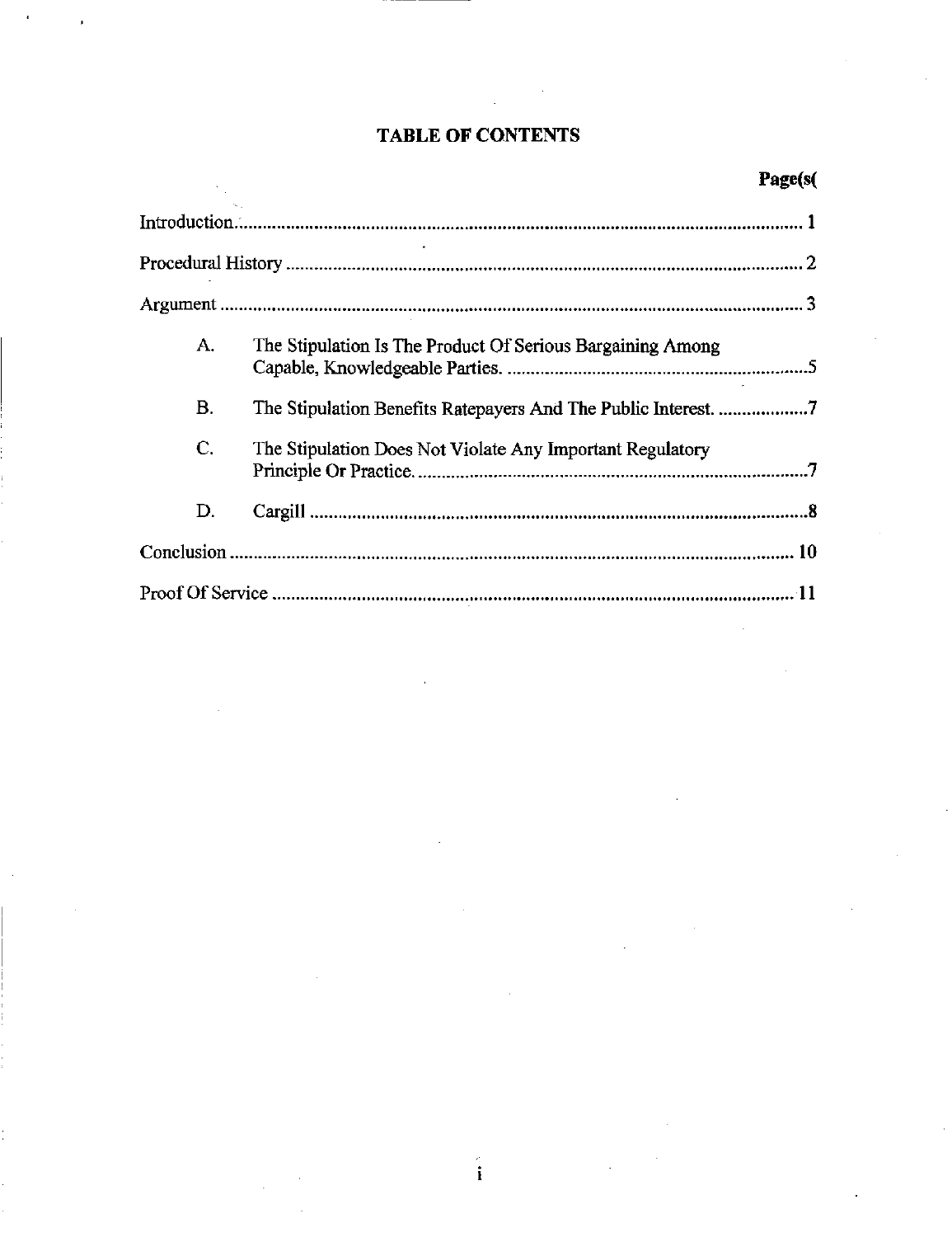### BEFORE THE PUBLIC UTILITIES COMMISSION OF OHIO

| In the Matter of the Application of<br>The Dayton Power and Light Company for<br>Approval of its Electric Security Plan                                         | Case No. 08-1094-EL-SSO |
|-----------------------------------------------------------------------------------------------------------------------------------------------------------------|-------------------------|
| In the Matter of the Application of<br>The Dayton Power and Light Company for<br>Approval of Revised Tariffs                                                    | Case No. 08-1095-EL-ATA |
| In the Matter of the Application of<br>The Dayton Power and Light Company for<br>Approval of Certain Accounting Authority<br>Pursuant to Ohio Rev. Code 4905.13 | Case No. 08-1096-EL-AAM |
| In the Matter of the Application of<br>The Dayton Power and Light Company for<br>Approval of its Amended Corporate<br>Separation Plan                           | Case No. 08-1097-EL-UNC |

## POST-HEARING BRIEF SUBMITTED ON BEHALF OF THE STAFF OF THE PUBLIC UTILITIES COMMISSION OF OHIO

## INTRODUCTION

All parties, except Cargill, Inc.(Cargill), have submitted a Stipulation and

Recommendation (Stipulation) that would resolve all of the issues in this case. This level

of consensus is extraordinary, and reflects the diligent efforts of all of the parties,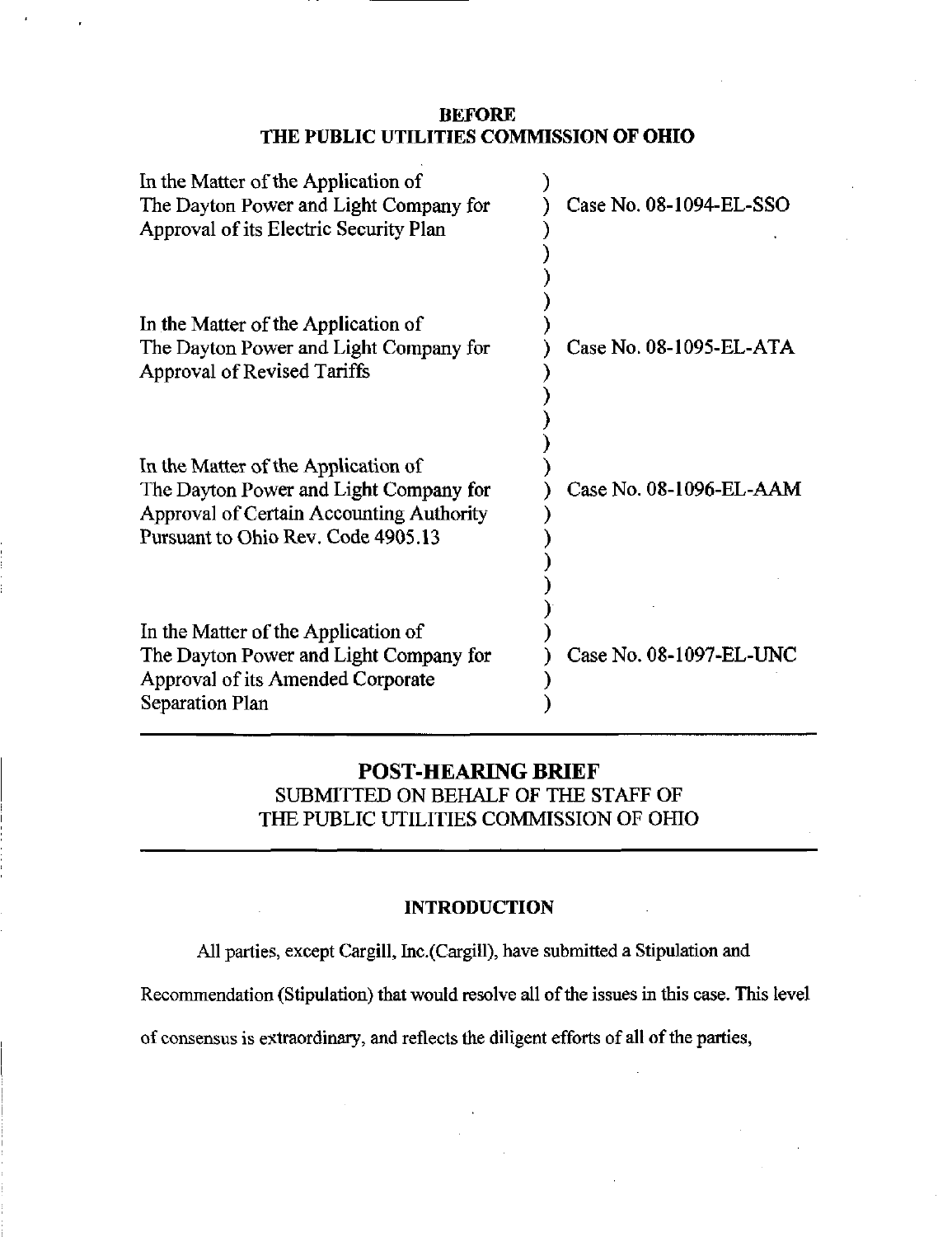including Cargill, to reach a workable compromise. That effort should be recognized, and the Stipulation should be approved without modification.

The Stipulation provides significant benefits. It will bring substantial stability and predictability to generation prices for years. It will freeze distribution prices for years. It will establish a system for developing and implementing advanced metering systems. It provides a framework for energy efticiency development. These benefits are achieved through stipulated rates lower than a market rate option. This carefiilly structured stipulation provides benefits for all stakeholders and should be approved without modification.

#### PROCEDURAL HISTORY

In October of 2008, the Dayton Power and Light Company (DP&L or company) filed an application to establish an electric security plan (ESP) and for associated relief. Many parties filed testimony regarding the application in January, 2009 and the Staff submitted testimony on selected issues in February, 2009.

A pre-hearing conference was held on February 9, which was followed by an intensive series of meetings among all the parties which went on for days. The hearing, originally scheduled to begin February 11, was called and continued to allow further discussions. These negotiations resulted in a stipulation which was filed on February 24 along with both supporting testimony and one piece of opposing testimony. Hearing was held on that same day. This very accelerated schedule was possible because the company and Cargill knew what each others' witnesses would say in testimony due to the extensive and intensive settlement discussions.

 $\mathbf{2}$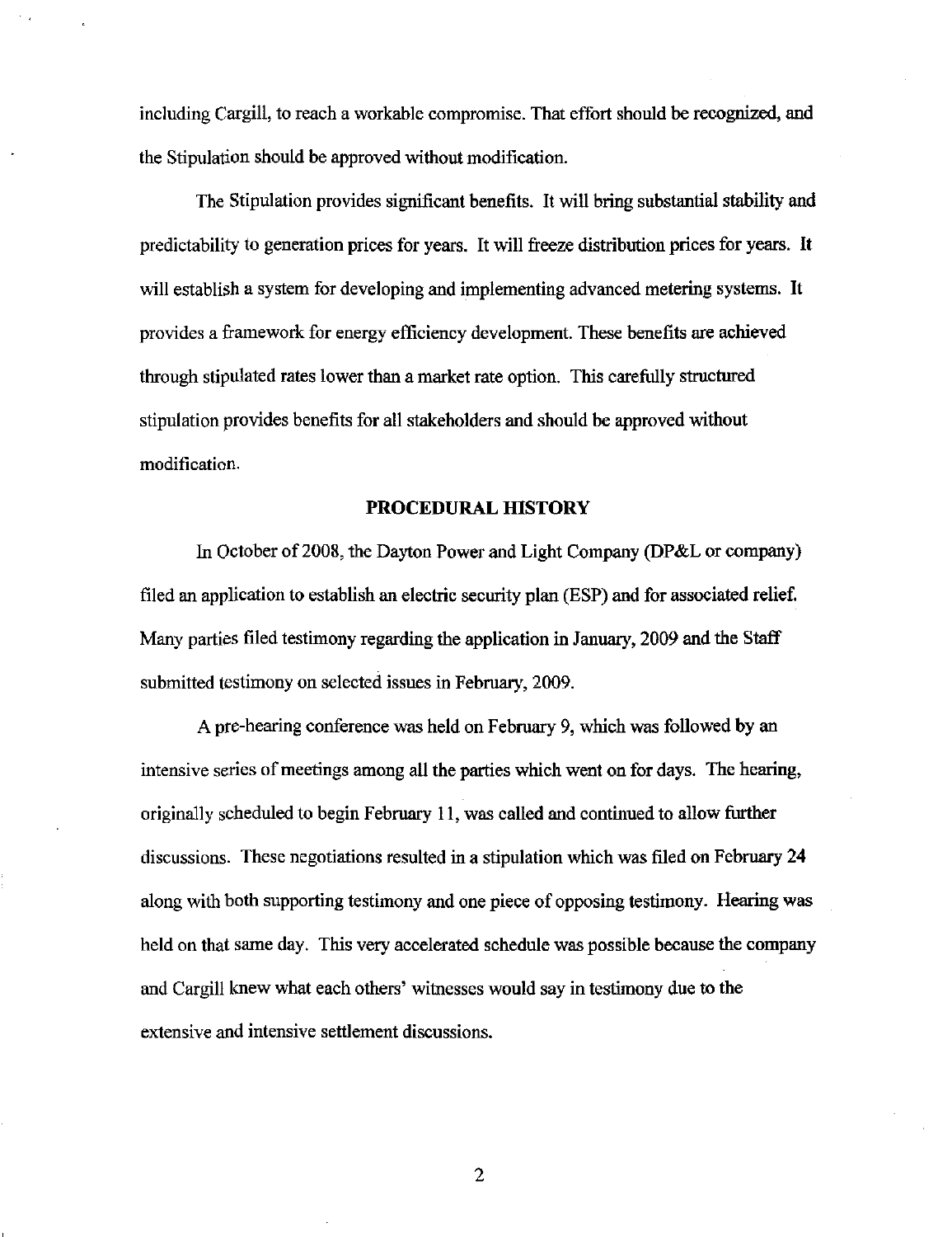A briefing schedule was established to allow the sole non-signatory, Cargill, to make its argument in opposition to paragraph 3 of the stipulation which continued the non-bypassability of the rate stabilization surcharge during the two additional years of stabilized rates provided for in the stipulation.

#### ARGUMENT

#### Introduction

There are two questions the Commission must decide. These are: can the stipulation be approved and should the stipulation be approved as proposed. Both questions are readily resolved in the affirmative in the section that follow.

#### The Stipulation complies with Ohio Revised Code Section 4928.143(C)(1)

To approve an ESP, the Commission must find "... that the plan so approved, including its pricing and all other terms and conditions, including any deferrals and any future recovery of deferrals, is more favorable in the aggregate as compared to the expected results that would otherwise apply under..." the market rate option. Ohio Revised Code Section 4928.143(C)(1). The uncontroverted record shows that the stipulation does exactly this. Company witness Neimann did this comparison and concludes that the stipulation will result in rates more favorable than an auction. DPL Ex. 3, On this basis, the Commission can approve the stipulation pursuant to Ohio Revised Code Section 4928.143(C)(1).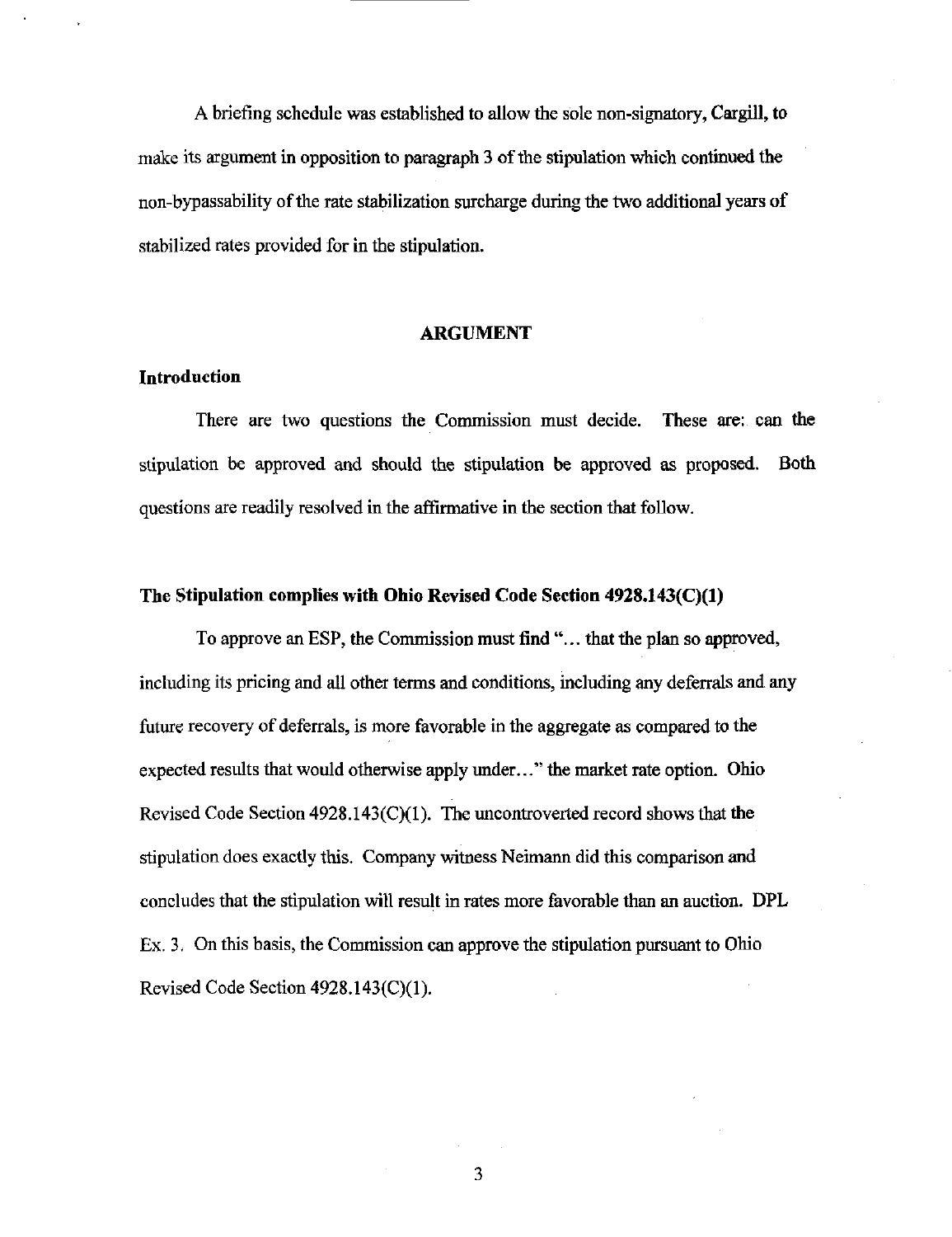Having determined that the Commission may approve the stipulation, the other question is whether the Commission should approve the stipulation. The answer is yes as shown in the following section.

#### The Stipulation Should be Approved Without Modification

Parties to proceedings before the Commission are permitted by Rule 4901-1-30 of the Ohio Administrative Code to enter into stipulations.<sup>1</sup> Although the terms of such stipulations are not binding on the Commission, they are given substantial weight. $<sup>2</sup>$  In a</sup> number of prior proceedings, the Commission has addressed the standard of review for stipulations recommended by the parties. $3$  Essentially, the Commission considers whether a stipulation, which is the result of considerable time and effort by the parties, is reasonable and should be adopted. The Commission applies the following criteria, which have been endorsed by the Supreme Court of Ohio, in determining the reasonableness of a stipulation:

(1) Is the settiement a product of serious bargaining among capable, knowledgeable parties?

<sup>3</sup> See, e.g. In re Ohio-American Water Co., Case No. 99-1038-WW-AIR (Opinion and Order) (June 29, 2000); In re Cincinnati Gas & Electric Co., Case No. 91-410-EL-AIR (Order on Remand) (April 14,1994); In re Cleveland Electric Illuminating Co., Case No. 88-170-EL-AIR (Opinion and Order) (January 31, 1989).

<sup>&</sup>lt;sup>1</sup> Ohio Admin. Code § 4901-1-30(A) (West 2008) ("Any two or more parties may enter into a written or oral stipulation conceming issues of fact or the authenticity of documents.").

<sup>&</sup>lt;sup>2</sup> Consumers' Counsel v. Pub. Util. Comm 'n, 64 Ohio St. 3d 123, 125, 592 N.E.2d 1370, 1373. (1992) ("The commission, of course, is not bound to the terms of any stipulation; however, such terms are properly accorded substantial weight." (quoting Akron v. Pub. Util. Comm'n, 55 Ohio St. 2d 155, 157, 378 N.E.2d 480, 483 (1978))); see also Ohio Admin. Code § 4901-1-30(D) (West 2008) ("No stipulation shall be considered binding upon the commission.").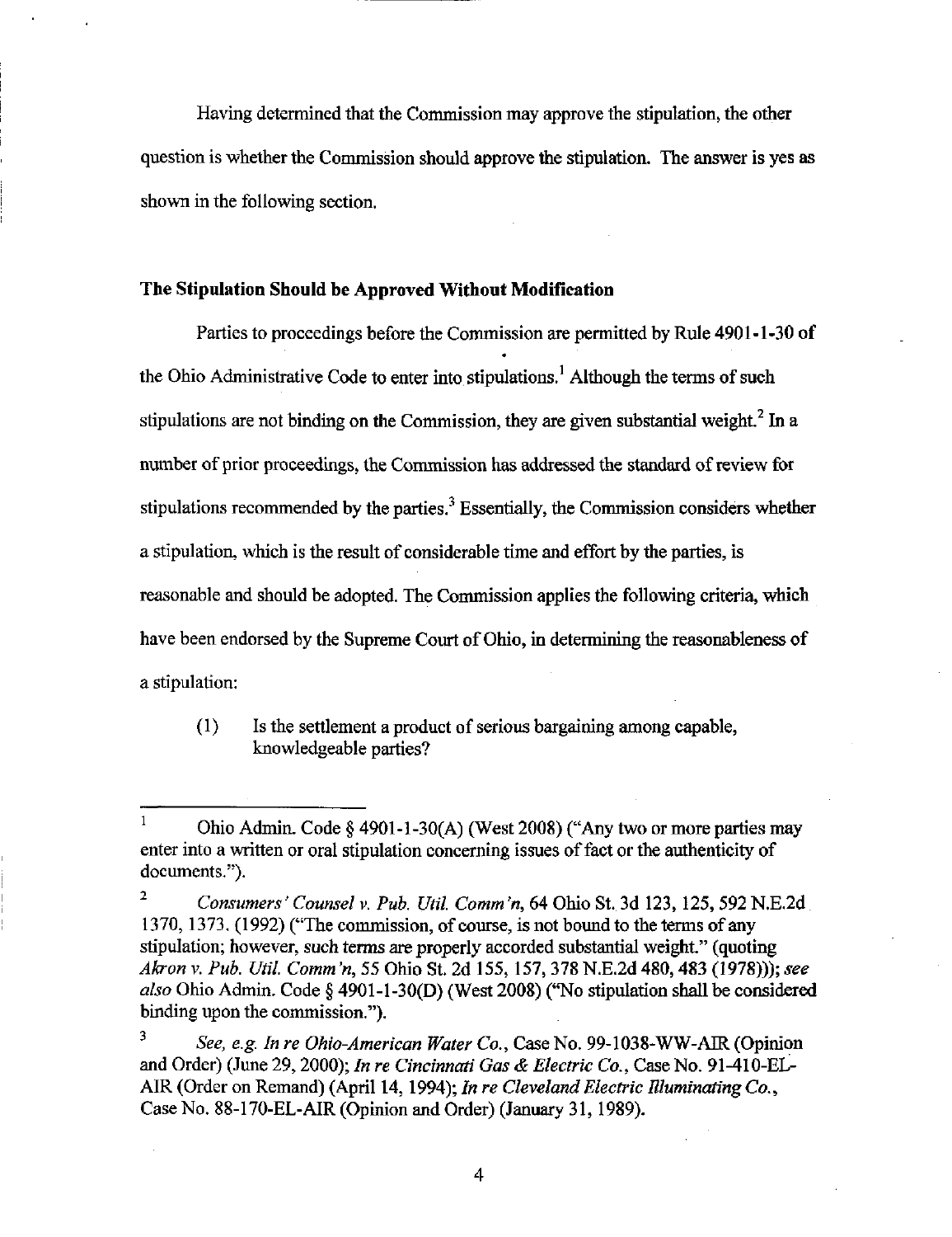- (2) Does the settlement, as a package, benefit ratepayers and the public interest?
- (3) Does the settlement package violate any important regulatory principle or practice? $4^4$

The Stipulation, as recommended by the parties in this case, complies fully with the Commission's three-part test and should therefore be adopted by the Commission.

## A. The Stipulation is the product of serious bargaining among capable, knowledgeable parties.

The Stipulation recommended in this case is the outcome of serious bargaining by many capable and knowledgeable parties.<sup>5</sup> All parties to this case, except Cargill, are also parties to the Stipulation.<sup>6</sup> The parties regularly participate in proceedings before the Commission and are experienced in regulatory matters. They have taken part in numerous proceedings involving DP&L and other companies in the electric industry and are frequent participants in rate proceedings before the Commission. Accordingly, these parties are particularly well-informed of  $DP&L$ 's operations and rate structure.

Further, the parties represent diverse interests, includmg the interests of the utility; residential, industrial, and low-income consumers; marketers; and the state. The parties were represented by competent and practiced counsel of the public utilities bar. Counsel engaged in this case routinely appear before the Commission, representing clients in complex utility proceedings of all types, including electric matters involving

Indus. Energy Consumers of Ohio Power Co. v. Pub. Util. Comm'n, 68 Ohio St. 3d 559, 561, 629 N.E.2d 423, 426 (1994); Consumers'Counsel 64 Ohio St. 3d at 126, 592 N.E.2d at 1373.

 $^5$  Stipulation, Joint Ex. 1 at 1.

Joint Ex. 1, Stipulation. The Staff is considered a party for purposes of settlement. Ohio Admin. Code §§ 4901-1-10(C), 4901-1-30 (West 2008).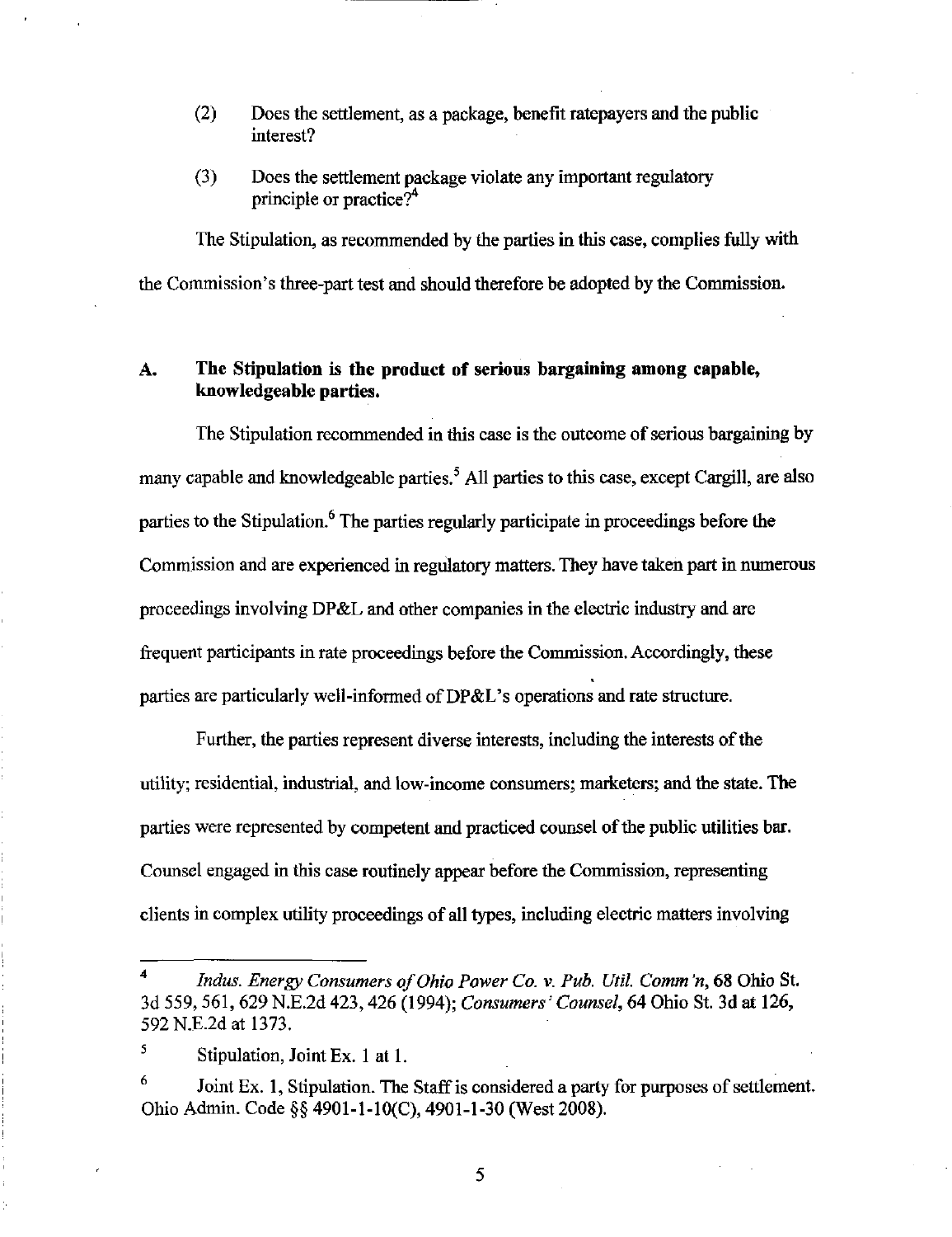DPL and other electric companies. In addition to counsel, several of the parties were assisted by technical experts.

The Stipulation is the result of serious bargaining by the parties. All of the parties were encouraged to and did attend a series of lengthy settlement negotiations addressing all of the issues presented by DP&L's application. All of the parties received notice of the time, manner, and place of the settlement discussions. Settlement discussions occurred by meetings at the offices of the Commission, with some parties at times participating by telephone. The Stipulation recommended by the parties is a compromise resulting from this series of serious and lengthy discussions and it resolves all of the issues. The compromise reached by the parties represents a reasonable conclusion to the settlement discussions. The Stipulation represents a true compromise in which each party seriously bargained for its position, conceding on certain issues in exchange for a more favorable outcome on others. The Stipulation recommended by the parties is the outcome of open and extensive negotiations and embodies an equitable and reasonable result. All of the parties to these proceedings, representing diverse interests, have endorsed (or not opposed) the Stipulation and support it as a just and reasonable resolution, except for Cargill who challenges only paragraph 3 of the Stipulation. For these reasons, the Commission should find that the Stipulation is the product of serious bargaining among capable and knowledgeable parties.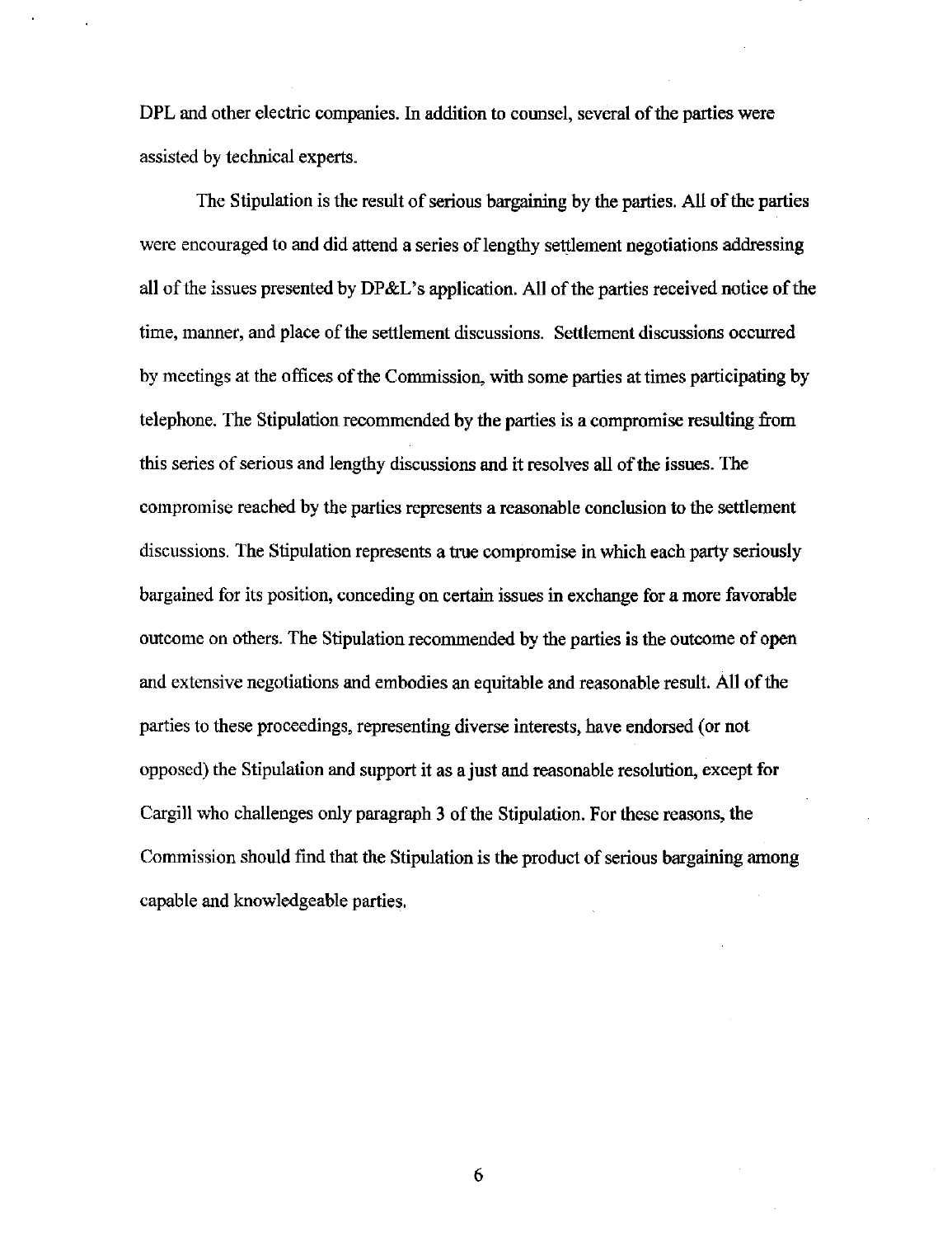## B. The Stipulation benefits ratepayers and the public interest.

The Stipulation offers substantial benefits to each group of ratepayers and its provisions promote the public interest. It resolves all issues without the need for extensive litigation time and expense. These benefits include:

- Extending the existing rate plan to 2012.
- Freezing distribution rates until 2012.
- Development of a mechanism to implement AMI and Smart Grid.
- Establishment of a collaborative to implement energy efficiency and demand response programs.
- Implementation of an Alternative Energy Rider to fund alternative energy acquisitions.<sup>7</sup>

In light of the Stipulation's many benefits, the Commission should find that the Stipulation represents a fair and reasonable compromise of diverse interests that benefits each class of ratepayers and the public interest.

## C. The Stipulation does not violate any important regulatory principle or practice.

The Stipulation does not violate any important regulatory principle or practice.<sup>8</sup> Most compelling and convincing is the fact that the Stipulation is unopposed except as to one paragraph by one party. Further, the evidence presented to the Commission fiilly substantiates the Stipulation.

DPL Ex. 2 at 7.  $\mathcal{I}$ 

 $\bf 8$ DPL Ex. 2, Testimony of Seger-Lawson at 12.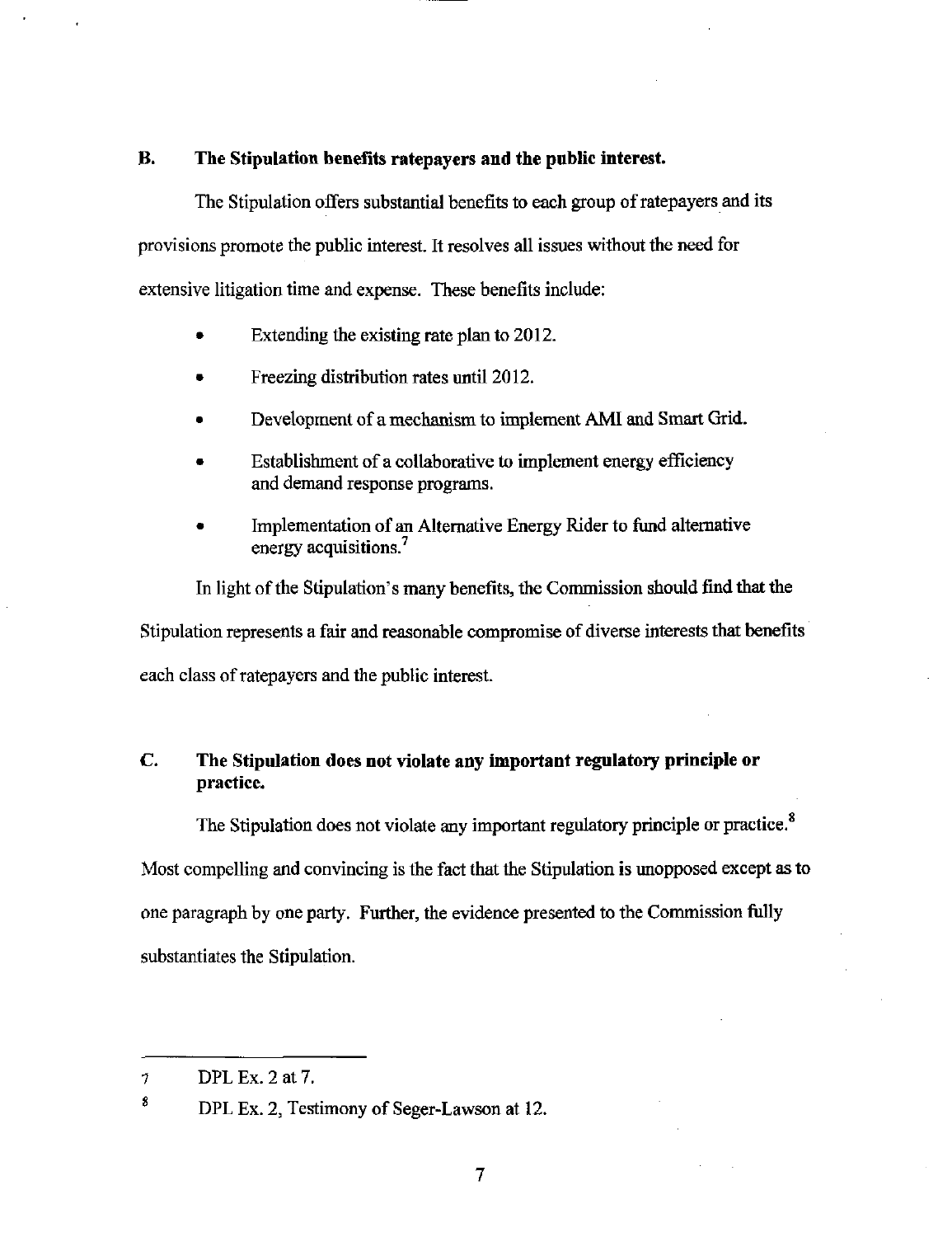The Stipulation complies with the requirements of Chapter 4928 of the Revised Code, as well as with the Commission's existing regulatory principles and practices. The Stipulation is a fair and reasonable disposition of these proceedings and does not violate any important regulatory principle or practice. Because the Stipulation fiilly satisfies the Commission's three-part test, the Commission should adopt it in its entirety.

#### D. CargiU

The only challenge to the adoption of the Stipulation in toto comes from Cargill who challenges paragraph 3 of the stipulation. To understand Cargill's very limited opposition, it is necessary to examine the Stipulation and the context of DP&L in more detail in the following discussion.

DP&L is in a unique situation compared to the other electric companies in Ohio because its existing rate stabilization plan did not end with calendar year 2008. DP&L's existing plan extended to the end of  $2010$ .<sup>9</sup> That rate stabilization plan includes, among many other provisions, a rate stabilization surcharge (RSS) that is unavoidable.

The Stipulation, at its most fundamental level, extends the terms of the existing rate stabilization plan for two more years. This extension includes an extension of the RSS which is embodied in paragraph 3 of the Stipulation. One change is made in the RSS however. The General Assembly chose to allow govemmental aggregation groups to avoid POLR charges if the govemmental aggregation groups agree to retum to utility service at a market rate.<sup>10</sup> Paragraph 3 of the Stipulation changes the RSS to reflect this

<sup>9</sup> DPL Ex. 2, Testimony of Seger-Lawson at 2.

<sup>10</sup> Ohio Rev. Code § 4928.20(J).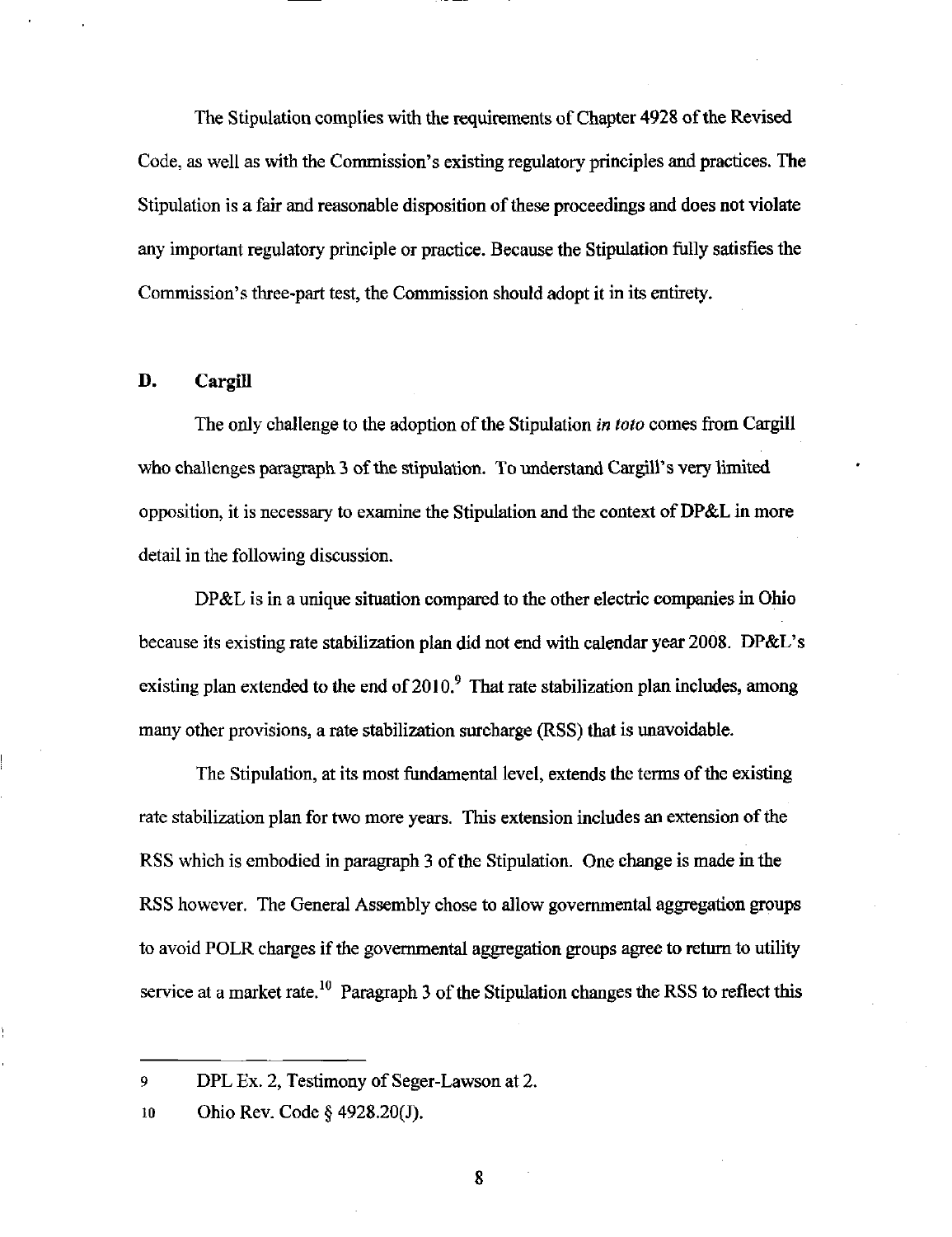change in law but otherwise retains the charge as it is in DP&L's existing rate stabilization plam

This is Cargill's objection. It wants the same deal that the General Assembly created for govemment aggregation groups. In 2011 and 2012, it wants to be able to avoid the RSS by agreeing to retum to utility service at market rates. The law does not require this. Of course if Cargill were involved with a govemmental aggregation it could do exactly what is arguing for here.<sup>11</sup> The General Assembly could have required what Cargill advocates here, but it did not. There is no legal reason to give Cargill what it wants in this case.

It may be tempting to examine Cargill's request in isolation. This would be a mistake. The Stipulation is of a whole. All of its parts were negotiated together and it is the sum of all of them that reflect the agreement of the signatories. It is no more possible to reach in and change one component of the agreement than it is to take one gear out of a watch and expect to see the time. This Commission has already found that an unavoidable RSS was a reasonable component of DP&L's existing plan. The Stipulation merely continues that status quo as one part of the overall resolution of the case. Continuity is the basis of the bargain in this case and the Commission should endorse that continuity by approving the stipulation without modification.

<sup>11</sup> Transcript, Febmary 24, 2009 at 39-40.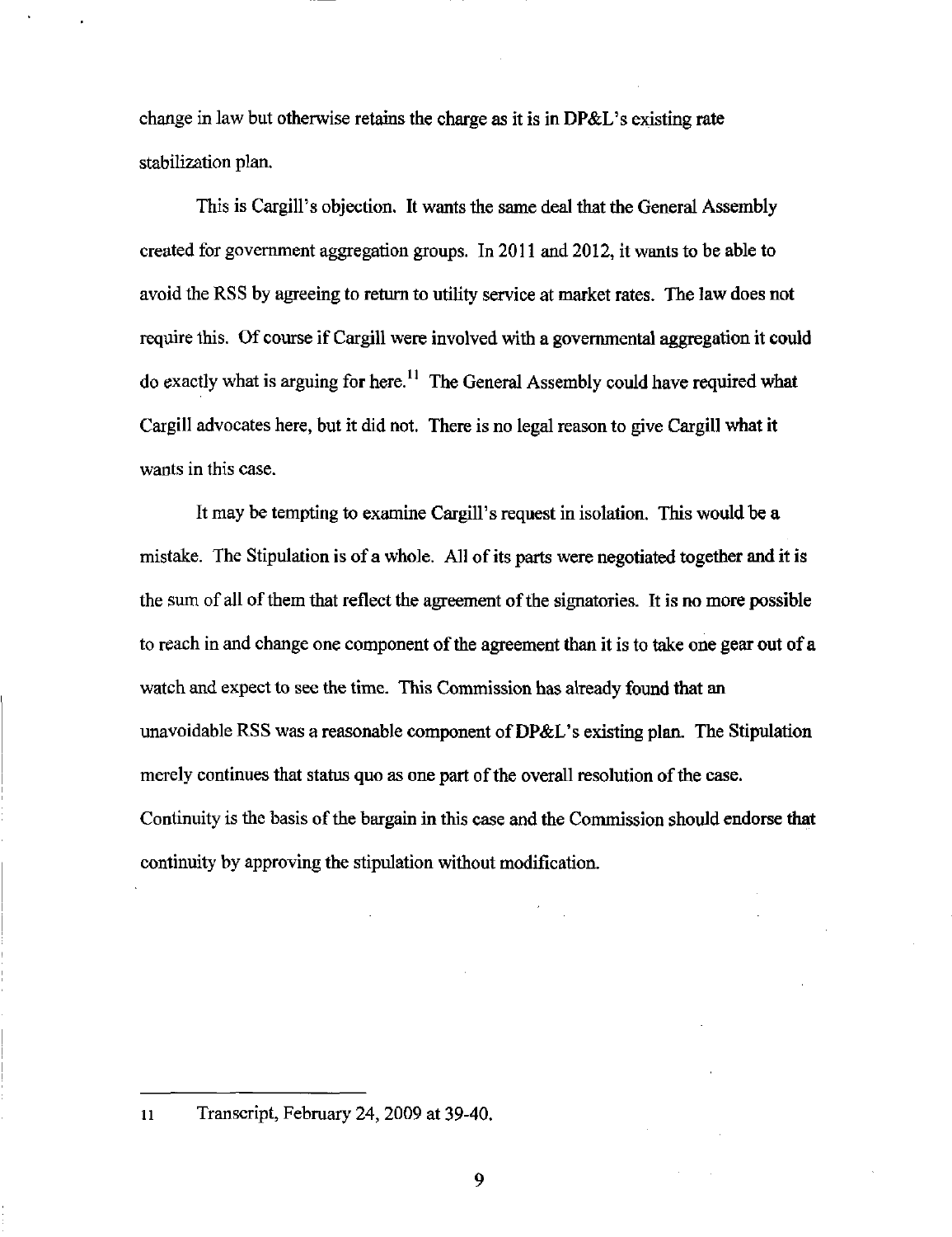#### **CONCLUSION**

The Stipulation and Recommendation is signed by parties who represent a wide diversity of interests, and it resolves all issues in the case. The settlement is the product of extensive bargaining and represents a reasonable compromise among all the parties and should be adopted in its entirety without modification.

Respectfully submitted,

Richard Cordray Attomey General

Thomas G. Lindgren ' Thomas W. McNamee Assistant Attomeys General Public Utilities Section 180 East Broad Street Columbus, OH 43215-3793

Counsel for the Staff of the Public Utilities Commission of Ohio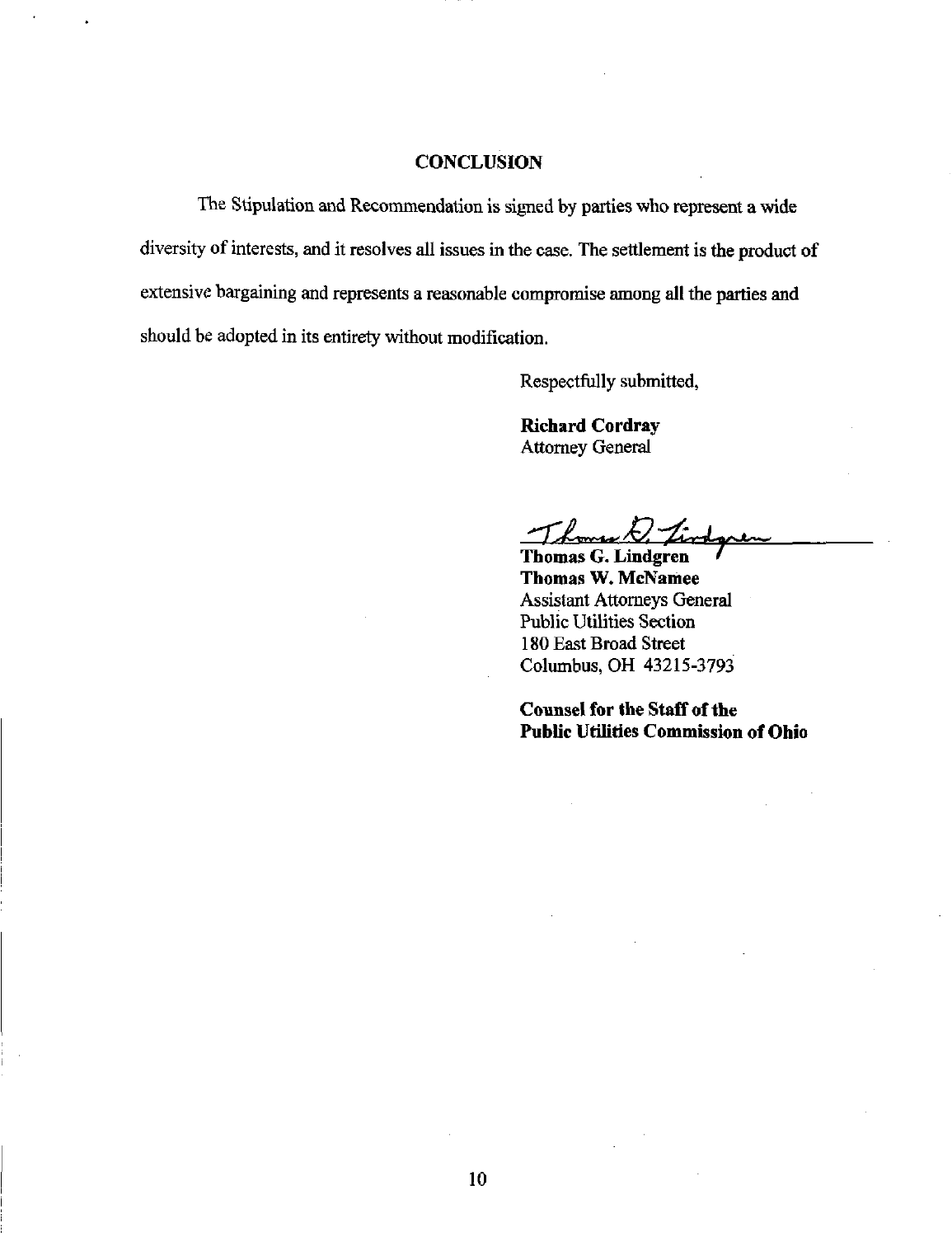#### PROOF OF SERVICE

I hereby certify that a true copy of the foregoing Merit Brief, submitted on behalf of the Staff of the Public Utilities Commission of Ohio, was served by regular U.S. mail, postage prepaid, hand-delivered, and/or delivered via electronic mail, upon the following parties of record, this 26th day of March 2009.

Thomas D. Lindgren

Assistant Attomey General Public Utilities Section 180 East Broad Street Columbus, OH 43215-3793 Counsel for the Staff of the Public Utilities Commission of Ohio

#### Parties of Record:

Judi L. Sobecki The Dayton Power and Light Company 1065 Woodman Drive Dayton, Oh 45432 [judi.sobecki@dplinc.com](mailto:judi.sobecki@dplinc.com) 

Henry W. Eckhart 50 West Broad Street, Ste. 2117 Columbus, OH 43215 henryeckhart@aol.com

John W. Bentine Mark S. Yurick Matthew S. White Chester, Willcox & Saxbe, LLP 65 East State Street, Ste. 1000 Columbus, OH 43215-4213 [jbentine@cwslaw.com](mailto:jbentine@cwslaw.com)  [myurick@cwslaw.com](mailto:myurick@cwslaw.com)  [mwhite@cwslaw.com](mailto:mwhite@cwslaw.com) 

Charles J. Faruki Jeffrey S. Sharkey Faruki Ireland & Cox P.L.L. 500 Court House Plaza S.W. 10 North Ludlow Street Dayton, OH 45402 [cfaruki@ficlaw.com](mailto:cfaruki@ficlaw.com)  [jsharkey@ficlaw.com](mailto:jsharkey@ficlaw.com) 

Samuel C. Randazzo Lisa G. McAlister Joseph M. Clark McNees, Wallace & Nurick, LLC 21 East State Street, 17th FL Columbus, OH 43215 [sam@mwncmh.com](mailto:sam@mwncmh.com)  [lmcalister@mwncmh.com](mailto:lmcalister@mwncmh.com)  [jclark@mwncmh.com](mailto:jclark@mwncmh.com)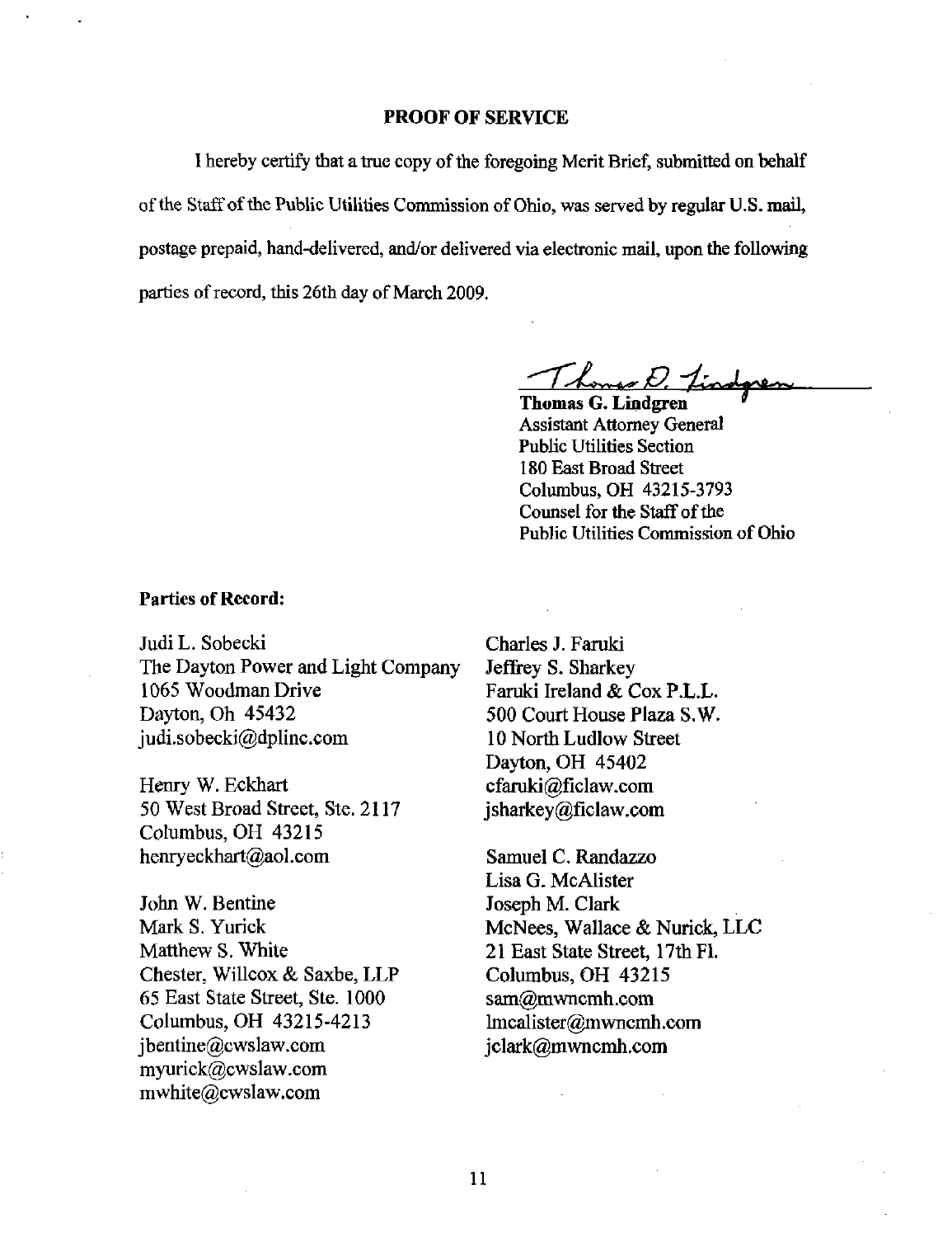Robert Ukeiley 435 Chestnut Street, Ste. 1 Berea, KY 40403 [mkeiley@igc.org](mailto:mkeiley@igc.org) 

M. Howard Petricoff Stephen M. Howard Michael J. Settineri Vorys, Sater, Seymour and Pease LLP 52 East Gay Street P.O. Box 1008 Columbus, OH 43216-1008 [mhpetricoff@vorys.com](mailto:mhpetricoff@vorys.com)  [smhoward@vorys.com](mailto:smhoward@vorys.com)  [mjsettineri@vorys.com](mailto:mjsettineri@vorys.com) 

David C. Rinebolt Colleen L. Mooney Ohio Partners for Affordable Energy 231 West Lima Street, P.O. Box 1793 [drinebolt@aol.com](mailto:drinebolt@aol.com)  [cmooney2@columbus.rr.com](mailto:cmooney2@columbus.rr.com) 

Jacqueline Lake Roberts/Ann Hotz Michael E. Idzkowski/Rick Reese Gregory J. Poulos Assistant Consumers' Counsel Office of Consumers' Counsel 10 West Broad Street, Ste. 1800 Columbus, OH 43215-3485 [roberts@occ.state.oh.us](mailto:roberts@occ.state.oh.us)  [hotz@occ.state.oh.us](mailto:hotz@occ.state.oh.us)  [idzkowski@occ.state.oh.us](mailto:idzkowski@occ.state.oh.us)  [reese@occ.state.oh.us](mailto:reese@occ.state.oh.us)  [poulos@occ.state.oh.us](mailto:poulos@occ.state.oh.us) 

Craig I. Smith Attomey at Law 2824 Coventry Road Cleveland, OH 44120 [Wis29@yahoo.com](mailto:Wis29@yahoo.com) 

David I. Fein Cynthia A. Fonner 550 W. Washington Blvd., Ste 300 Chicago, IL 60661 david.fein@constellation.com [cynthia.a.fonner@constellation.com](mailto:cynthia.a.fonner@constellation.com) 

Tasha Hamihon Constellation Energy Group, Inc. 111 Market Place, Ste. 600 Baltimore, MD 21202 [tasha.hamilton@constellation.com](mailto:tasha.hamilton@constellation.com) 

Larry Gearhardt Chief Legal Counsel Ohio Farm Bureau Federation 280 North High Street P.O.Box 182383 Columbus, OH 43218-2383 lgearhardt@ofb£org

Barth E. Royer Bell & Royer Co. LPA 33 South Grant Avenue Columbus, OH 43215-3927 [BarthRoyer@aol.com](mailto:BarthRoyer@aol.com) 

Richard L. Sites Ohio Hospital Association 155 East Broad Street, 15th Fl Columbus, OH 43215-3620 [ricks@ohanet.org](mailto:ricks@ohanet.org) 

Thomas J. O'Brien Bricker&EcklerLLP 100 South Third Street Columbus, OH 43215-4291 tobrien@bricker.com